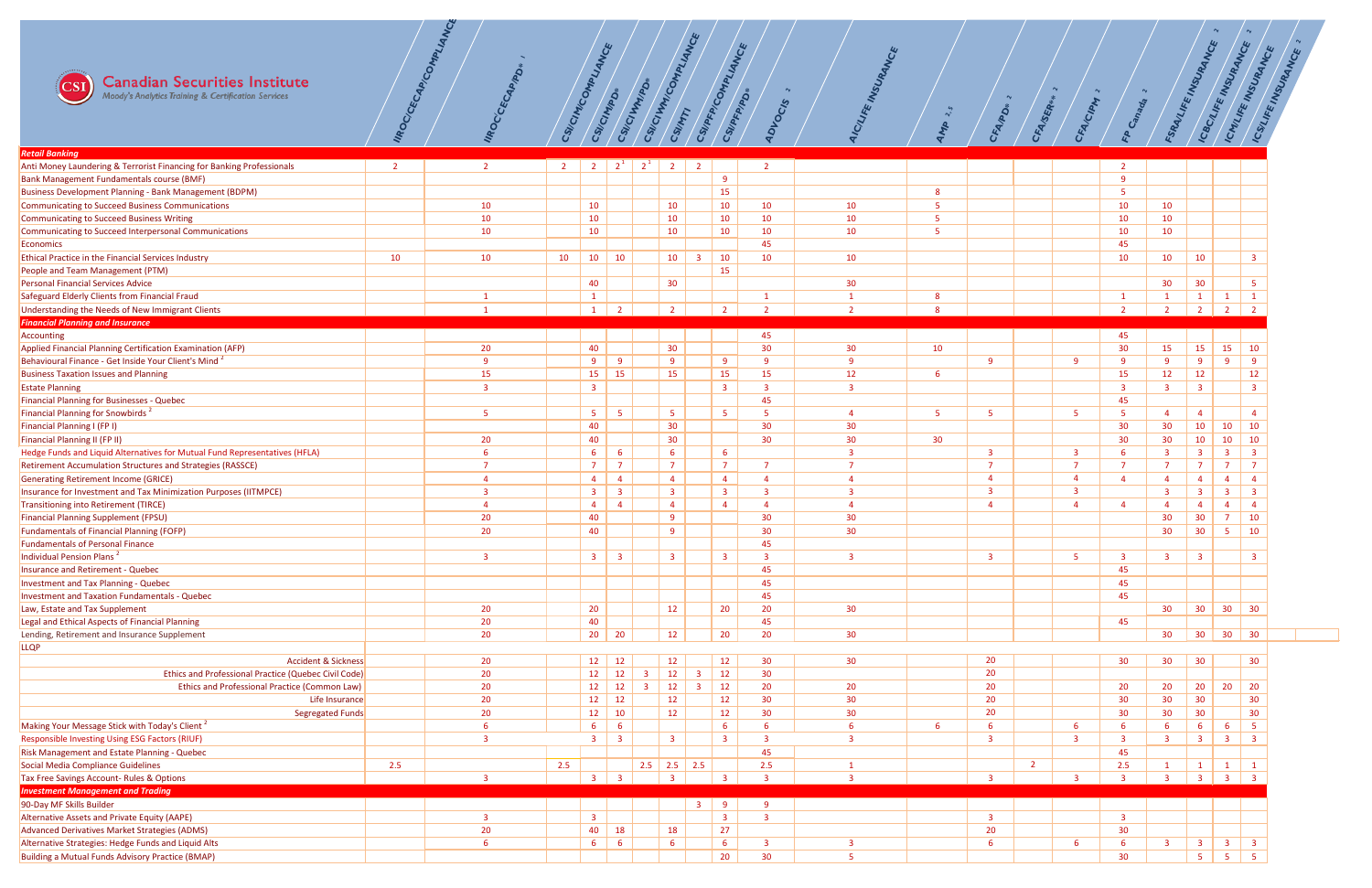

| <b>Canadian Securities Institute</b><br>$\mathbb{C}\mathbf{S}\mathbf{I}$<br>Moody's Analytics Training & Certification Services |                         | IIROC/CECAP/COMPLIANCE<br>IMOCCECAPIPD | CSI/CINI <sub>CONDLIANCE</sub> | CSI/CINTAD                                | CSI/CIVINADA                               |                         | CSI/CITHAT COMPLIANCE                      |                         | CSI/PFP/COMPLIANCE<br>CSI/PFP/PD*          | $\sim$<br><b>ADVOCIS</b> | AICILIFE INSURANCE | $\mathbf{v}$ | $\sim$<br>CFAIRD* | CFA/SER*       | $\sim$<br>CFAICIPM | $\sim$<br>FP Canada        | FSRANLIFE INSURANCE     |                                                                    | ICBC/LIFE INSURANCE<br>ICMUREINSURANCE                                    | ICSILIFE INSURANCE |
|---------------------------------------------------------------------------------------------------------------------------------|-------------------------|----------------------------------------|--------------------------------|-------------------------------------------|--------------------------------------------|-------------------------|--------------------------------------------|-------------------------|--------------------------------------------|--------------------------|--------------------|--------------|-------------------|----------------|--------------------|----------------------------|-------------------------|--------------------------------------------------------------------|---------------------------------------------------------------------------|--------------------|
| Canadian Securities Course (CSC)                                                                                                |                         |                                        |                                |                                           |                                            |                         |                                            |                         |                                            | Ex 1:30 Ex               | 30 <sub>o</sub>    |              |                   |                |                    | Ex 1:30                    | 30 <sup>°</sup>         | 30                                                                 | Ex 1:                                                                     |                    |
| Conduct and Practices Handbook (CPH)                                                                                            |                         |                                        |                                |                                           | 10                                         | $\overline{\mathbf{3}}$ | 30 <sup>°</sup>                            | $\overline{\mathbf{3}}$ | $\vert$ 30                                 | 2:30<br>30 <sub>o</sub>  |                    |              |                   |                |                    | Ex 2:30<br>30 <sup>°</sup> |                         |                                                                    | 10<br>$\overline{\mathbf{3}}$                                             |                    |
| Covered Call Writing                                                                                                            |                         | $\overline{3}$                         |                                | $\overline{\mathbf{3}}$                   | $\overline{\mathbf{3}}$                    |                         |                                            |                         | $\overline{\mathbf{3}}$                    | $\overline{\mathbf{3}}$  |                    |              |                   |                |                    | $\overline{\mathbf{3}}$    |                         |                                                                    |                                                                           |                    |
| Derivatives Fundamentals and Options Licencing Course (DFOL)                                                                    |                         | 20                                     |                                | 40                                        | 15                                         |                         | 30 <sup>°</sup>                            |                         | 30                                         | 30 <sub>o</sub>          |                    |              |                   |                |                    | 30                         |                         |                                                                    |                                                                           |                    |
| Derivatives Fundamentals Course (DFC)                                                                                           |                         | 20                                     |                                | 40                                        | 15                                         |                         | 30 <sub>o</sub>                            |                         | 30 <sup>°</sup>                            | 30 <sub>o</sub>          |                    |              |                   |                |                    | 30                         |                         |                                                                    |                                                                           |                    |
| <b>Enhanced Suitability for IIROC Advisors</b>                                                                                  | $\overline{\mathbf{3}}$ | $\overline{3}$                         | $\overline{\mathbf{3}}$        | $\overline{\mathbf{3}}$                   | 3 <sup>1</sup>                             | $3^1$                   |                                            | $\overline{\mathbf{3}}$ | $\overline{\mathbf{3}}$                    | $\overline{3}$           |                    |              |                   |                |                    | $\mathbf{3}$               |                         |                                                                    |                                                                           |                    |
| Equity Trading and Sales <sup>2</sup>                                                                                           | 3                       | 9                                      | $\overline{\mathbf{3}}$        | 9                                         | -9                                         | $\overline{\mathbf{3}}$ |                                            | $\overline{\mathbf{3}}$ | 9                                          | 9                        |                    |              | 9                 | $\overline{2}$ | $\mathbf{Q}$       | -9                         |                         |                                                                    |                                                                           |                    |
| Fixed Income Trading and Sales <sup>2</sup>                                                                                     | $\overline{3}$          | $\mathbf{q}$                           | $\overline{\mathbf{3}}$        | 9                                         | 6                                          | $\overline{3}$          | $\overline{\mathbf{3}}$                    |                         | $\overline{\mathbf{3}}$                    | $\mathbf{q}$             |                    |              | $\mathbf{q}$      | ാ              | $\Omega$           | $\alpha$                   |                         |                                                                    |                                                                           |                    |
| <b>Futures Licensing Course (FLC)</b>                                                                                           |                         | 20                                     |                                | 40                                        | 15                                         |                         | 30                                         |                         | 30 <sup>°</sup>                            | 30 <sup>°</sup>          |                    |              |                   |                |                    | 30                         |                         |                                                                    |                                                                           |                    |
| How Mutual Funds and Hedge Funds Use Derivatives                                                                                |                         | 6                                      |                                | $6^{\circ}$                               | 6                                          |                         | 6                                          |                         | 6                                          | 6                        | $\overline{3}$     |              |                   |                |                    |                            | $\overline{\mathbf{3}}$ |                                                                    | $\overline{\mathbf{3}}$                                                   |                    |
| Investment Funds in Canada (IFC)                                                                                                |                         |                                        |                                |                                           |                                            |                         |                                            |                         |                                            | 30<br>Ex 1:30 Ex         | 30 <sup>°</sup>    |              |                   |                |                    | 30<br>Ex 1:30              | 30 <sup>°</sup>         | 30 <sup>°</sup>                                                    | $5^{\circ}$<br>10                                                         |                    |
| Investment Management Techniques (IMT)                                                                                          |                         | 20 <sub>2</sub>                        |                                |                                           |                                            |                         | 30 <sup>°</sup>                            |                         | 30 <sup>°</sup>                            | 2:30                     | 30 <sub>o</sub>    |              |                   |                |                    | Ex 2:30                    | 30 <sup>°</sup>         | 30                                                                 | -5                                                                        |                    |
| Investment Strategies for Retirees                                                                                              |                         | 3                                      |                                | $\overline{\mathbf{3}}$                   | $\overline{\mathbf{3}}$                    |                         |                                            |                         | $\overline{\mathbf{3}}$                    |                          | $\overline{3}$     |              |                   |                |                    | $\overline{\mathbf{3}}$    | 3                       | $\overline{3}$                                                     | $\overline{\mathbf{3}}$                                                   |                    |
| Investing in Bitcoin: Opportunities and Risks (BTC)                                                                             | $3^1$                   | $5^1$                                  | $3^1$                          | $5^1$                                     | $5^1$                                      | $3^1$                   | 5 <sup>5</sup>                             | $3^1$                   | $5^1$                                      |                          | $\overline{2}$     |              | 5                 |                | 5                  |                            | $\overline{2}$          | $\vert$ 2 $\vert$                                                  | $\overline{2}$<br>$\overline{2}$                                          |                    |
| Negative Interest Rates: Origins and Implications (NIRCE)                                                                       |                         | 2.5                                    |                                |                                           | $2.5$ 2.5                                  |                         | 2.5                                        |                         | 2.5                                        | 2.5                      |                    |              | 2.5               |                | 2.5                | 2.5                        |                         |                                                                    |                                                                           |                    |
| <b>Options Licensing Course (OLC)</b>                                                                                           |                         | 20                                     |                                | 40                                        | <b>15</b>                                  |                         | 30 <sub>o</sub>                            |                         | 30 <sub>o</sub>                            | 30 <sub>o</sub>          |                    |              |                   |                |                    | 30                         |                         |                                                                    |                                                                           |                    |
| Portfolio Management Techniques (PMT)                                                                                           |                         | 20                                     |                                |                                           |                                            |                         | 30 <sup>°</sup>                            |                         | 30 <sup>°</sup>                            | 45                       | 22.5               |              |                   |                |                    | 30                         | 22.5                    | $\begin{array}{ c c c c c } \hline 22.5 & 3 \\ \hline \end{array}$ | $5\overline{5}$                                                           |                    |
| Portfolio Theory, Asset Allocation & Performance Measurement                                                                    |                         |                                        |                                |                                           | $3 \mid 3$                                 |                         | $\overline{\mathbf{3}}$                    |                         | $\overline{\mathbf{3}}$                    |                          | $\overline{3}$     |              |                   |                |                    | ່ວ                         | $\overline{\mathbf{3}}$ |                                                                    | $\overline{\mathbf{3}}$                                                   |                    |
| Principal-Protected Notes <sup>2</sup><br>Responsible Investment: Trends and Opportunities                                      |                         | $\overline{3}$                         |                                | $6\overline{6}$<br>3 <sup>7</sup>         | $6\overline{6}$<br>$\overline{\mathbf{3}}$ |                         | $6\overline{6}$<br>$\overline{\mathbf{3}}$ |                         | 6<br>$\overline{\mathbf{3}}$               | $\mathbf{R}$             | 3                  |              | 6<br>3            |                | $\overline{3}$     |                            |                         |                                                                    |                                                                           |                    |
|                                                                                                                                 |                         |                                        |                                |                                           |                                            |                         |                                            |                         |                                            |                          |                    |              |                   |                |                    |                            |                         |                                                                    |                                                                           |                    |
| Technical Analysis Course <sup>2</sup>                                                                                          |                         | 20                                     |                                | 40                                        | 30                                         |                         | 30 <sup>°</sup>                            |                         | 30 <sup>°</sup>                            | 30                       |                    |              | 40                |                | 30                 | 50                         |                         |                                                                    |                                                                           |                    |
| Trader Training Course <sup>2</sup>                                                                                             |                         | 20                                     |                                | 40                                        |                                            |                         |                                            |                         |                                            | 30 <sup>°</sup>          |                    |              | 40                | $\overline{2}$ | 40                 | 30                         |                         |                                                                    |                                                                           |                    |
| Understanding High Frequency Trading <sup>2</sup>                                                                               |                         |                                        |                                | $\overline{\mathbf{3}}$                   | $\overline{3}$                             |                         |                                            |                         | $\overline{\mathbf{3}}$                    |                          |                    |              | $\mathbf{3}$      |                |                    |                            |                         |                                                                    |                                                                           |                    |
| <b>Wealth Management and Private Banking</b>                                                                                    |                         |                                        |                                |                                           |                                            |                         |                                            |                         |                                            |                          |                    |              |                   |                |                    |                            |                         |                                                                    |                                                                           |                    |
| Advanced Investment Strategies (AIS)                                                                                            |                         | 20 <sub>2</sub>                        |                                | 40                                        |                                            |                         | 15                                         |                         | 15                                         | 45                       | 5                  |              |                   |                |                    | 25                         | 5 <sub>1</sub>          |                                                                    | $\begin{array}{c c c c c c c c} \hline & 5 & 5 & 5 \\ \hline \end{array}$ |                    |
| Case Application Examination<br><b>CIWM Certification Examination</b>                                                           |                         | 20                                     |                                | 20 <sub>2</sub>                           |                                            |                         | 20                                         |                         | 20                                         | 45<br>20                 | 20                 |              | 20                |                | 20                 | 45<br>25                   | 20                      |                                                                    | 20 20 20                                                                  |                    |
| Dealing with Special HNW Client Situations                                                                                      |                         |                                        |                                |                                           |                                            |                         |                                            |                         |                                            |                          |                    |              |                   |                |                    |                            |                         |                                                                    |                                                                           |                    |
| <b>Business Succession Planning</b>                                                                                             |                         |                                        |                                | $\overline{4}$                            |                                            |                         | $\overline{a}$                             |                         | $\overline{4}$                             |                          |                    |              | $\overline{a}$    |                |                    |                            |                         | $\overline{4}$                                                     | $\overline{4}$<br>$\overline{a}$                                          |                    |
| <b>Executive Compensation (EXCO)</b>                                                                                            |                         |                                        |                                | 3 <sup>7</sup>                            | $\overline{\mathbf{3}}$                    |                         | $\overline{\mathbf{3}}$                    |                         | $\overline{\mathbf{3}}$                    | 3                        | 3                  |              | $\overline{3}$    |                |                    | $\mathbf{3}$               | $\overline{3}$          | 3 <sup>1</sup>                                                     | $\overline{\mathbf{3}}$<br>$\overline{\mathbf{3}}$                        |                    |
| <b>Financial Planning for Snowbirds</b>                                                                                         |                         |                                        |                                | 5 <sub>1</sub>                            | $5^{\circ}$                                |                         | 5 <sup>5</sup>                             |                         | $-5$                                       |                          | Δ                  | 5            | 5                 |                | 5                  |                            | $\overline{a}$          |                                                                    |                                                                           |                    |
| Identifying a Private Client's Corporate Banking Needs                                                                          |                         |                                        |                                | $\overline{3}$                            | $\overline{\mathbf{3}}$                    |                         | $\overline{\mathbf{3}}$                    |                         | $\overline{\mathbf{3}}$                    |                          |                    |              | 3                 |                |                    |                            |                         |                                                                    |                                                                           |                    |
| International Taxation for Canadian Residents                                                                                   |                         |                                        |                                | $\overline{4}$                            |                                            |                         |                                            |                         | $\overline{4}$                             |                          | $\overline{4}$     |              | $\overline{4}$    |                |                    |                            | $\overline{4}$          | $\Delta$                                                           | $\Delta$                                                                  |                    |
| Protecting a Client's Small Business                                                                                            |                         |                                        |                                | $\overline{4}$                            |                                            |                         |                                            |                         | $\overline{4}$                             |                          |                    |              | $\overline{4}$    |                |                    |                            |                         | $\overline{4}$                                                     | $\overline{4}$<br>$\overline{4}$                                          |                    |
| <b>Tax Planning for Small Businesses</b>                                                                                        |                         |                                        |                                | $\mathbf{1}$                              |                                            |                         |                                            |                         | $\overline{1}$                             |                          |                    |              |                   |                |                    |                            | $\mathbf{1}$            | $\overline{1}$                                                     | $\overline{1}$<br>$\mathbf{1}$                                            |                    |
| <b>Estate and Trust Administration</b>                                                                                          |                         |                                        |                                |                                           |                                            |                         |                                            |                         | 45                                         | 45                       |                    |              |                   |                |                    | 45                         |                         |                                                                    |                                                                           |                    |
| <b>Estate and Trust Asset Management</b><br><b>Estate Planning for HNW Clients</b>                                              |                         |                                        |                                |                                           | 15                                         |                         |                                            |                         | 25                                         | 25                       |                    |              |                   |                |                    | 25                         |                         |                                                                    |                                                                           |                    |
| <b>Business Succession Planning</b>                                                                                             |                         |                                        |                                | $\overline{4}$                            |                                            |                         | $\Delta$                                   |                         | $\overline{4}$                             |                          |                    |              |                   |                |                    |                            |                         | $\Delta$                                                           | $\overline{4}$<br>$\overline{4}$                                          |                    |
| <b>Creating Client Awareness of Wealth Transfer Issues</b>                                                                      |                         |                                        |                                | $\overline{2}$                            |                                            |                         |                                            |                         | $\overline{2}$                             |                          | $\overline{2}$     |              | ാ                 |                |                    |                            |                         | $\overline{2}$                                                     | $\overline{2}$<br>$\overline{2}$                                          |                    |
| Planned Charitable Giving for Estate Planning Purposes                                                                          |                         |                                        |                                | $\overline{2}$                            |                                            |                         |                                            |                         | $\overline{2}$                             | $\mathcal{D}$            | $\overline{2}$     |              | $\overline{2}$    |                |                    |                            |                         | $\overline{2}$                                                     | $\overline{2}$<br>$\overline{2}$                                          |                    |
| Preparing Clients for the Inevitable                                                                                            |                         | 2.5                                    |                                | 2.5                                       |                                            |                         |                                            |                         | 2.5                                        | 2.5                      | 2.5                |              | 2.5               |                |                    | 2.5                        | 2.5                     | 2.5                                                                | 2.5<br>$\begin{array}{ c c } \hline 2.5 \\ \hline \end{array}$            |                    |
| Tax Planning for Wealth Transfer                                                                                                |                         | 4.5                                    |                                | 3.5                                       |                                            |                         |                                            |                         | 3.5                                        | 3.5                      | 3.5                |              | 3.5               |                |                    | 3.5                        | 3.5                     | 3.5                                                                | 3.5<br>$\vert$ 3.5                                                        |                    |
| Trusts as an Estate Planning Tool                                                                                               |                         | 2.5                                    |                                | 2.5                                       |                                            |                         |                                            |                         | 2.5                                        | 2.5                      | 2.5                |              | 2.5               |                |                    | 2.5                        | 2.5                     | 2.5                                                                | 2.5<br>$\begin{array}{ c c } \hline 2.5 \\ \hline \end{array}$            |                    |
| Wealth Transfer and the Family                                                                                                  |                         | 2.5                                    |                                | 2.5                                       |                                            |                         |                                            |                         | 2.5                                        | 2.5                      | 2.5                |              | 2.5               |                |                    | 2.5                        | 2.5                     |                                                                    | 2.5 2.5 2.5                                                               |                    |
| Ethics and the Client Experience - Estates and Trust                                                                            |                         |                                        |                                |                                           | 15                                         |                         |                                            |                         | 25                                         | 25                       |                    |              |                   |                |                    | 25                         |                         |                                                                    |                                                                           |                    |
| Investment Strategies for HNW Clients                                                                                           |                         |                                        |                                |                                           |                                            |                         |                                            |                         |                                            |                          |                    |              |                   |                |                    |                            |                         |                                                                    |                                                                           |                    |
| <b>Alternative Assets and Private Equity</b><br>Alternative Strategies: Hedge Funds and Liquid Alts                             |                         | 3                                      |                                | $\overline{\mathbf{3}}$<br>6 <sup>1</sup> | $6\overline{6}$                            |                         | $6\overline{6}$                            |                         | $\overline{\mathbf{3}}$<br>$6\overline{6}$ | -3<br>$\overline{3}$     | $\overline{3}$     |              | 3<br>6            |                |                    | $\overline{\mathbf{3}}$    | 3 <sup>7</sup>          |                                                                    | $3 \mid 3 \mid$<br>$\overline{\mathbf{3}}$                                |                    |
| <b>Exempt Securities Market</b>                                                                                                 |                         | 1.5                                    |                                | 1.5                                       |                                            |                         |                                            |                         | 1.5                                        | 1.5                      |                    |              | 1.5               |                |                    | 1.5                        |                         |                                                                    |                                                                           |                    |
| <b>Impediments to Wealth Accumulation</b>                                                                                       |                         |                                        |                                | $\overline{2}$                            |                                            |                         |                                            |                         | $\overline{2}$                             | $2^{\circ}$              | $\overline{2}$     |              | $\overline{2}$    |                |                    |                            | $\overline{2}$          | $\overline{2}$                                                     | $\overline{2}$                                                            |                    |
|                                                                                                                                 |                         | 1.5                                    |                                | 1.25                                      |                                            |                         |                                            |                         | $\vert 1.25 \vert$                         | 1.25                     |                    |              | $1.25$            |                |                    | 1.25                       |                         |                                                                    |                                                                           |                    |
| International Investing                                                                                                         |                         |                                        |                                |                                           |                                            |                         |                                            |                         |                                            |                          |                    |              |                   |                |                    |                            |                         |                                                                    |                                                                           |                    |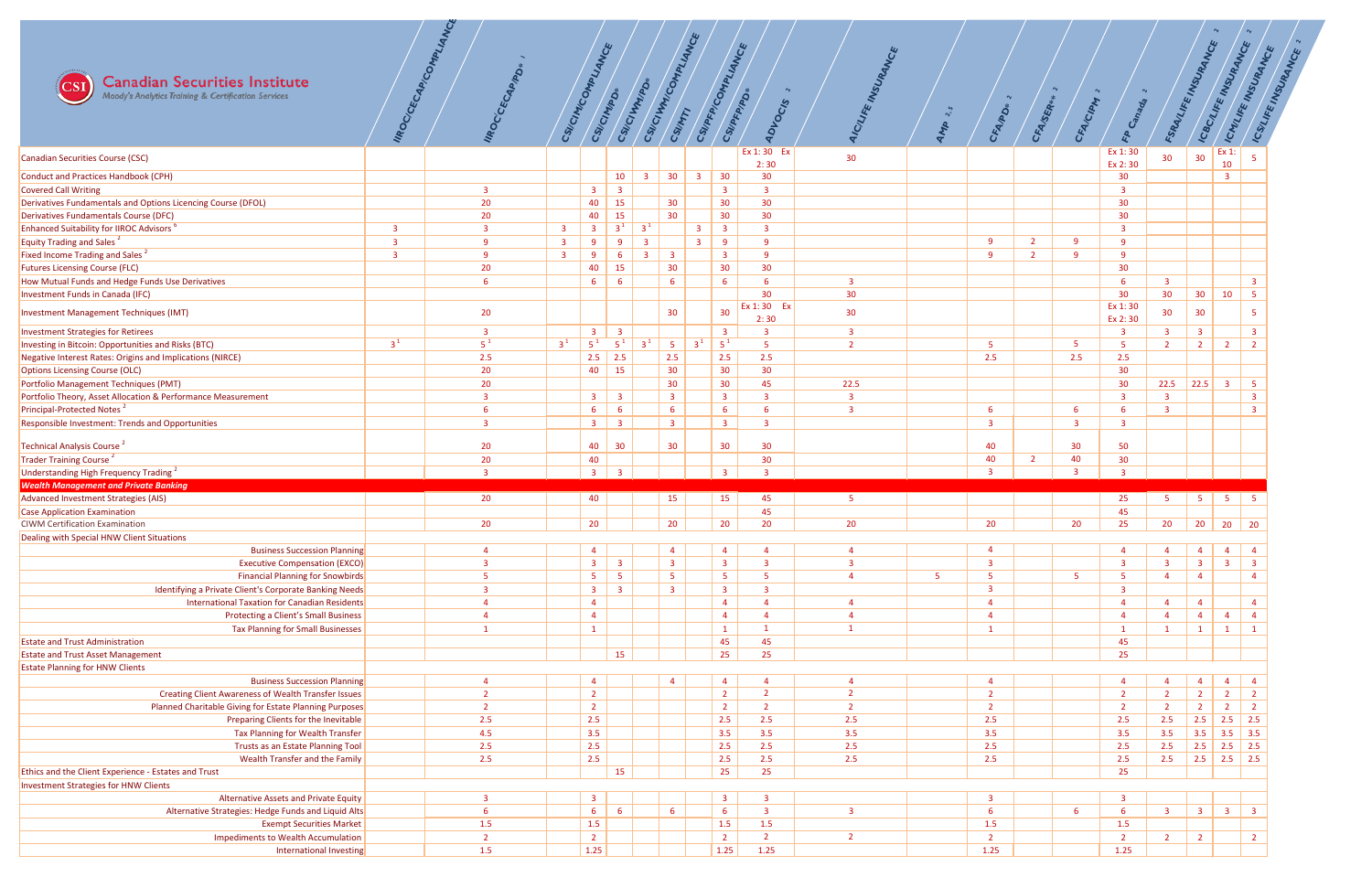

| <b>Canadian Securities Institute</b><br>$\overline{\text{CSI}}$<br>Moody's Analytics Training & Certification Services<br>Managing Your Client's Investment Risk                                    |                | IIROC/CECAP/COMPLIANCE<br>IIROCCECAPIPO<br>3.5 | CSI/CINYCOMPLIANCE      | CSI/CIMPDI<br>3.5         |             | CSI/CIWWW.COMPLI<br>CSI/CIVINADA | CSIMMTI                 | <b>IANCE</b><br>CSI/PRP/COMPLIANCE<br>3.5 | CSI/PFP/PD* | $\sim$<br><b>ADVOCIS</b><br>3.5 | AICILIFE INSURANCE    | $\sim$<br>AMP          | $\sim$<br>CFAIRD*<br>3.5 | CFA/SER*       | $\sim$<br>CFA/CIPM | $\sim$<br>FP Canada<br>3.5 | FSRANLIFE INSURANCE   |                         | ICBC/LIFE INSURANCE           | ICMUREINSURANCE<br>ICSILIFE INSURANCE |
|-----------------------------------------------------------------------------------------------------------------------------------------------------------------------------------------------------|----------------|------------------------------------------------|-------------------------|---------------------------|-------------|----------------------------------|-------------------------|-------------------------------------------|-------------|---------------------------------|-----------------------|------------------------|--------------------------|----------------|--------------------|----------------------------|-----------------------|-------------------------|-------------------------------|---------------------------------------|
| <b>Portfolio Solutions</b>                                                                                                                                                                          |                | 2.5                                            |                         | 2.5                       |             |                                  |                         | 2.5                                       |             | 2.5                             |                       |                        |                          |                |                    | 2.5                        |                       |                         |                               |                                       |
| Laws of Estates and Trusts                                                                                                                                                                          |                |                                                |                         |                           | 15          |                                  |                         | 25                                        |             | 25                              |                       |                        | 2.5                      |                |                    |                            |                       |                         |                               |                                       |
|                                                                                                                                                                                                     |                |                                                |                         |                           |             |                                  |                         |                                           |             |                                 |                       |                        |                          |                |                    | 25                         |                       |                         |                               |                                       |
| <b>Practice Management in HNW Segment</b><br>Attracting Clients in the High Net Worth Market                                                                                                        |                | $\overline{2}$                                 |                         | $\overline{2}$            |             |                                  |                         | $\overline{2}$                            |             |                                 |                       |                        |                          |                |                    |                            |                       | $\overline{2}$          | $\overline{2}$                | $\overline{2}$                        |
| <b>Behavioral Finance</b>                                                                                                                                                                           |                |                                                |                         | $\overline{2}$            |             |                                  |                         | $\overline{2}$                            |             | ຳ                               | $\overline{2}$        |                        |                          |                |                    | $\overline{2}$             | $\overline{2}$        | $\overline{2}$          | $\overline{2}$                | $\overline{2}$                        |
| Dealing with Affluent Clients                                                                                                                                                                       |                |                                                |                         | $\mathbf{1}$              |             |                                  |                         | $\mathbf{1}$                              |             |                                 |                       |                        |                          |                |                    |                            |                       |                         |                               |                                       |
| <b>Dealing with Family Dynamics</b>                                                                                                                                                                 |                | 1.5                                            |                         | 1.5                       |             |                                  |                         | 1.5                                       |             | 1.5                             | 1.5                   |                        | 1.5                      |                |                    | 1.5                        | 1.5                   | 1.5                     | 1.5                           | 1.5                                   |
| <b>Evaluating Client Profitability</b>                                                                                                                                                              |                |                                                |                         | 0.5                       |             |                                  |                         | 0.5                                       |             | 0.5                             |                       |                        | 0.5                      |                |                    | 0.5                        |                       | 0.5                     |                               | $\boxed{0.5}$                         |
|                                                                                                                                                                                                     |                | 0.5                                            |                         |                           |             |                                  |                         |                                           |             |                                 | 0.5                   |                        |                          |                |                    |                            | 0.5                   |                         | 0.5                           |                                       |
| <b>Leveraging Professional Relationships</b>                                                                                                                                                        |                | 0.5                                            |                         | 0.5                       |             |                                  |                         | 0.5                                       |             | 0.5                             | 0.5                   |                        | 0.5                      |                |                    | 0.5                        | 0.5                   | 0.5                     | 0.5                           | 0.5                                   |
| Life Stages and Transitions                                                                                                                                                                         |                |                                                |                         | $\mathbf{1}$              |             |                                  |                         | $\mathbf{1}$                              |             |                                 |                       |                        |                          |                |                    |                            |                       | $\mathbf{1}$            |                               | $\mathbf{1}$                          |
| <b>Objectives Based Approach to Client Discovery</b>                                                                                                                                                |                | 1.5                                            |                         | 1.5                       |             |                                  |                         | 1.5                                       |             | 1.5                             | 1.5                   |                        | 1.5                      |                |                    | 1.5                        | 1.5                   | 1.5                     | $1.5$ 1.5                     |                                       |
| <b>Retirement Planning for HNW Clients</b><br><b>Asset Location Strategies</b>                                                                                                                      |                |                                                |                         |                           |             |                                  |                         |                                           |             |                                 |                       |                        |                          |                |                    |                            |                       |                         |                               | $\overline{1}$                        |
|                                                                                                                                                                                                     |                |                                                |                         | $\mathbf{1}$              |             |                                  |                         | $\mathbf{1}$                              |             |                                 |                       |                        |                          |                |                    |                            |                       | $\mathbf{1}$            | $\mathbf{1}$                  |                                       |
| <b>Gifting to Family Members</b>                                                                                                                                                                    |                |                                                |                         | $\mathbf{1}$              |             |                                  |                         | $\mathbf{1}$                              |             |                                 |                       |                        |                          |                |                    |                            |                       | $\mathbf{1}$            |                               | $\overline{1}$                        |
| <b>Goal Based Investing</b>                                                                                                                                                                         |                | 1.5                                            |                         | 1.5<br>3.5                |             |                                  |                         | 1.5                                       |             | 1.5                             | 1.5                   |                        | 1.5                      |                |                    | 1.5                        | 1.5                   | 1.5                     |                               | 1.5<br>3.5                            |
| <b>Income Producing Investments</b>                                                                                                                                                                 |                | 3.5                                            |                         |                           |             |                                  |                         | 3.5                                       |             | 3.5                             | 3.5                   |                        | 3.5                      |                |                    | 3.5                        | 3.5                   | 3.5                     |                               | 1.5                                   |
| <b>Longevity of Retirement Portfolios</b><br><b>Protecting Family's Wealth</b>                                                                                                                      |                | 1.5                                            |                         | 1.5<br>4.5                |             |                                  |                         | 1.5                                       |             | 1.5                             | 1.5                   |                        | 1.5                      |                |                    | 1.5<br>4.5                 | 1.5<br>4.5            | 1.5                     |                               | 4.5                                   |
|                                                                                                                                                                                                     |                | 4.5                                            |                         |                           |             |                                  |                         | 4.5<br>$\mathbf{1}$                       |             | 4.5                             | 4.5                   |                        | 4.5                      |                |                    |                            |                       | 4.5 4.5<br>$\mathbf{1}$ |                               | $\overline{1}$                        |
| <b>Protecting Wealth Against Divorce</b>                                                                                                                                                            |                | 2.5                                            |                         | 2.5                       |             |                                  |                         |                                           |             | 2.5                             |                       |                        | 2.5                      |                |                    |                            |                       | 2.5                     | 2.5                           | 2.5                                   |
| <b>Tax Strategies During Retirement</b><br>Trusts as an Asset Protection and Tax-Minimization Tool                                                                                                  |                | 0.5                                            |                         | 0.5                       |             |                                  |                         | 2.5                                       |             | 0.5                             | 2.5                   |                        |                          |                |                    | 2.5                        | 2.5                   | 0.5                     | 0.5                           | $\vert 0.5 \vert$                     |
| <b>Understanding Your Clients' Retirement</b>                                                                                                                                                       |                |                                                |                         | $\overline{\mathbf{3}}$   |             |                                  |                         | 0.5<br>$\overline{\mathbf{3}}$            |             | $\overline{3}$                  | 0.5<br>$\overline{3}$ |                        | 0.5                      |                |                    | 0.5<br>-3                  | 0.5<br>$\overline{3}$ | $\overline{\mathbf{3}}$ | $\overline{\mathbf{3}}$       | $\overline{\mathbf{3}}$               |
| <b>Taxation Considerations for Estates and Trusts</b>                                                                                                                                               |                | 20                                             |                         | 20 <sub>2</sub>           | 15          |                                  |                         | 15                                        |             | 30                              | 30 <sup>°</sup>       |                        | 20                       |                | 20                 | 20                         | 30 <sup>°</sup>       |                         |                               | 10                                    |
|                                                                                                                                                                                                     |                |                                                |                         |                           |             |                                  |                         |                                           |             |                                 |                       |                        |                          |                |                    | Ex 1:30                    |                       | 30 <sub>o</sub>         | 5 <sub>o</sub>                |                                       |
| <b>Wealth Management Essentials (WME)</b>                                                                                                                                                           |                |                                                |                         | 40                        |             |                                  | 30                      | 30 <sup>°</sup>                           |             | 45                              | 30 <sup>°</sup>       |                        |                          |                |                    |                            |                       |                         | 10                            | 10                                    |
|                                                                                                                                                                                                     |                | 20                                             |                         |                           |             |                                  |                         |                                           |             |                                 |                       | 24                     |                          |                |                    |                            | 30 <sub>o</sub>       | 30 <sub>o</sub>         |                               |                                       |
|                                                                                                                                                                                                     |                |                                                |                         |                           |             |                                  |                         |                                           |             |                                 |                       |                        |                          |                |                    | Ex 2:30                    |                       |                         |                               |                                       |
| <b>Business Banking</b>                                                                                                                                                                             |                |                                                |                         |                           |             |                                  |                         |                                           |             |                                 |                       |                        |                          |                |                    |                            |                       |                         |                               |                                       |
| <b>Building Relationships with Small Business Clients (BRSB)</b>                                                                                                                                    |                | 20                                             |                         | 40                        | 15          |                                  |                         | 15                                        |             | 30 <sup>°</sup>                 | 30 <sup>°</sup>       |                        |                          |                |                    | 30                         | 30 <sup>°</sup>       |                         | $15$ 15 10                    |                                       |
| Delivering Small Business Solutions (DSBS)                                                                                                                                                          |                |                                                |                         |                           |             |                                  |                         | 30 <sup>°</sup>                           |             | 30 <sup>°</sup>                 |                       | 8<br>8                 |                          |                |                    | 30                         |                       |                         |                               |                                       |
| Moody's Analytics Analyzing Commercial Real Estate (ACRE)                                                                                                                                           |                |                                                |                         |                           | 15          |                                  |                         |                                           |             |                                 |                       |                        |                          |                |                    |                            |                       |                         |                               |                                       |
| Moody's Analytics Commercial Lending (CLCA)                                                                                                                                                         |                |                                                |                         |                           | 15          |                                  |                         |                                           |             |                                 |                       | 8                      |                          |                |                    |                            |                       |                         |                               |                                       |
| Moody's Analytics Managing Client Relationships (MCR)                                                                                                                                               |                |                                                |                         |                           | 10          |                                  |                         |                                           |             |                                 |                       | 8                      |                          |                |                    |                            |                       |                         |                               |                                       |
| Personal Lending and Mortgages (PLM)                                                                                                                                                                |                |                                                |                         |                           |             |                                  |                         | 15                                        |             | 30 <sup>°</sup>                 |                       | $\boldsymbol{\Lambda}$ |                          |                |                    | 30 <sup>°</sup>            |                       |                         |                               |                                       |
| Problem Loans Course (PLC)                                                                                                                                                                          |                |                                                |                         |                           |             |                                  |                         | 9<br>9                                    |             |                                 |                       | $\boldsymbol{\Lambda}$ | 11<br>7.5                |                |                    |                            |                       |                         |                               |                                       |
| <b>Profitability and Credit Risk (PCR)</b>                                                                                                                                                          |                |                                                |                         |                           |             |                                  |                         |                                           |             |                                 |                       |                        |                          |                |                    |                            |                       |                         |                               |                                       |
| <b>Small Business Lending (SBLC)</b><br><b>Small Business Operations and Financial Analysis (SBOF)</b>                                                                                              |                |                                                |                         |                           | 10          |                                  | 15                      | 15                                        |             | 30                              |                       | 8                      |                          |                |                    | 25<br>30                   |                       |                         |                               |                                       |
| Understanding the Small Business Environment (USBE)                                                                                                                                                 |                |                                                |                         |                           | 15          |                                  | 30 <sup>°</sup>         | 30 <sup>°</sup>                           |             | 30 <sup>°</sup>                 |                       | 8                      |                          |                |                    | 30 <sup>°</sup>            |                       |                         |                               |                                       |
| <b>Management, Supervision and Compliance</b>                                                                                                                                                       |                |                                                |                         |                           |             |                                  |                         |                                           |             |                                 |                       |                        |                          |                |                    |                            |                       |                         |                               |                                       |
| <b>AML and Beneficial Ownership (AMLBO)</b>                                                                                                                                                         | 2.5            |                                                | 2.5                     |                           |             |                                  | 2.5 2.5 2.5             |                                           |             | $\mathbf{3}$                    | 2.5                   |                        |                          | $\overline{2}$ | 2.5                | 2.5                        | 2.5                   | 2.5   2.5   2.5         |                               |                                       |
| Anti Money Laundering & Terrorist Financing for Securities Professionals                                                                                                                            | $\overline{3}$ | $\mathbf{R}$                                   | $\overline{\mathbf{3}}$ | $\overline{\mathbf{3}}$   | $3^1$       | $3^1$                            | $\overline{\mathbf{3}}$ | $\overline{\mathbf{3}}$                   |             | $\overline{\mathbf{3}}$         |                       |                        |                          |                |                    | 3                          |                       |                         |                               |                                       |
| Applied Investment Dealer Compliance <sup>2</sup>                                                                                                                                                   | $\alpha$       |                                                | -9                      |                           | 6           | $\overline{3}$                   |                         | $\overline{\mathbf{3}}$                   |             |                                 |                       |                        |                          | $\overline{2}$ |                    |                            |                       |                         |                               |                                       |
| Branch Compliance Officer's Course (BCO)                                                                                                                                                            |                |                                                | 10                      |                           | 12          | $\overline{3}$                   | 12                      | $\overline{\mathbf{3}}$<br>9              |             | 30 <sub>o</sub>                 | 13                    |                        |                          |                |                    | 30                         | 13                    |                         |                               | 5 <sup>1</sup>                        |
| <b>Branch Manager's Course (BMC)</b>                                                                                                                                                                | 10             | 20                                             | 10                      | 40                        | 15          | $\overline{\mathbf{3}}$          | 12                      | $\overline{\mathbf{3}}$<br>$\vert$ 30     |             | 30                              |                       |                        |                          |                |                    | 30                         |                       |                         |                               |                                       |
| Canadian Commodity Supervisors Exam (CCSE)                                                                                                                                                          | 10             | 20 <sub>2</sub>                                | 10                      | 40                        | 15          | $\overline{\mathbf{3}}$          | 30                      | 30<br>$\overline{\mathbf{3}}$             |             | 30                              |                       |                        |                          |                |                    | 30                         |                       |                         |                               |                                       |
| CE Compliance Program Cycle 8                                                                                                                                                                       | 10             |                                                | 10                      |                           |             | 10                               | 10                      | 10                                        |             | 10 <sup>°</sup>                 | 7.5                   |                        | 8                        | $\overline{2}$ |                    | 10                         | 7.5                   |                         | 7.5 7.5 7.5                   |                                       |
| CE Ethics Course, Retail Version                                                                                                                                                                    | 10             |                                                | 10                      |                           | 9           | $\overline{\mathbf{3}}$          | 12                      | $\overline{\mathbf{3}}$                   |             | 12                              | 10                    |                        |                          |                |                    | 12                         | 10                    | 10 <sup>°</sup>         | 10                            | $\overline{\mathbf{3}}$               |
| Chief Compliance Officers Qualifying Examination (CCO)                                                                                                                                              | 10             | 20                                             | 10                      | 40                        | 15          | $\overline{\mathbf{3}}$          | 30 <sup>°</sup>         | 30<br>$\overline{\mathbf{3}}$             |             | 30 <sup>°</sup>                 |                       |                        |                          |                |                    | 30                         |                       |                         | 5                             |                                       |
| Chief Financial Officers Qualifying Examination (CFO)                                                                                                                                               | 10             | 20 <sub>2</sub>                                | 10                      |                           |             |                                  |                         | 40 15 3 30 3 30                           |             |                                 |                       |                        |                          |                |                    |                            |                       |                         |                               |                                       |
| Compliance with Know Your Product Requirements (CWKYP)                                                                                                                                              | 2.5            |                                                | 2.5                     |                           |             |                                  | $2.5$ 2.5 2.5           |                                           |             | $\overline{3}$                  |                       |                        |                          | $\overline{2}$ | 2.5                |                            |                       |                         |                               |                                       |
| Cybersecurity and Privacy (CYPR)                                                                                                                                                                    | 2.5            |                                                | 2.5                     |                           |             |                                  | 2.5 2.5 2.5             |                                           |             |                                 | $2.5$                 |                        |                          |                | 2.5                | 2.5                        | 2.5                   |                         | 2.5 2.5 2.5                   |                                       |
| <b>Effective Management Seminars</b>                                                                                                                                                                | 10             | 20                                             | 10                      | $20 \mid 15$              |             | $\overline{\mathbf{3}}$          |                         | $3 \mid 20$                               |             | 20                              | 13                    | 13                     |                          |                |                    | 20                         | 13                    | 5 <sub>1</sub>          | 5 <sup>5</sup>                | $\vert$ 3                             |
| <b>Enhancing Client Relationships -CRM Phase 2<sup>6</sup></b>                                                                                                                                      | $\overline{3}$ |                                                | $\overline{\mathbf{3}}$ |                           |             | $\overline{\mathbf{3}}$          |                         | $\overline{\mathbf{3}}$                   |             |                                 |                       |                        |                          | $\overline{2}$ |                    | -3                         |                       |                         |                               |                                       |
| <b>ETF for Mutual Fund Representatives <math>6</math> - Enrollments as of December 14, 2016</b><br><b>ETF for Mutual Fund Representatives <sup>6</sup> - Enrollments Prior to December 14, 2016</b> |                | 6                                              |                         | $10 \mid 10$<br>$5 \vert$ | $5^{\circ}$ |                                  | 10                      | 10                                        |             | 10                              | 10                    |                        | 10                       |                | 10                 | 10                         | 10                    | 10<br>$5 -$             | $10 \mid 5$<br>5 <sup>5</sup> | 5 <sup>5</sup>                        |